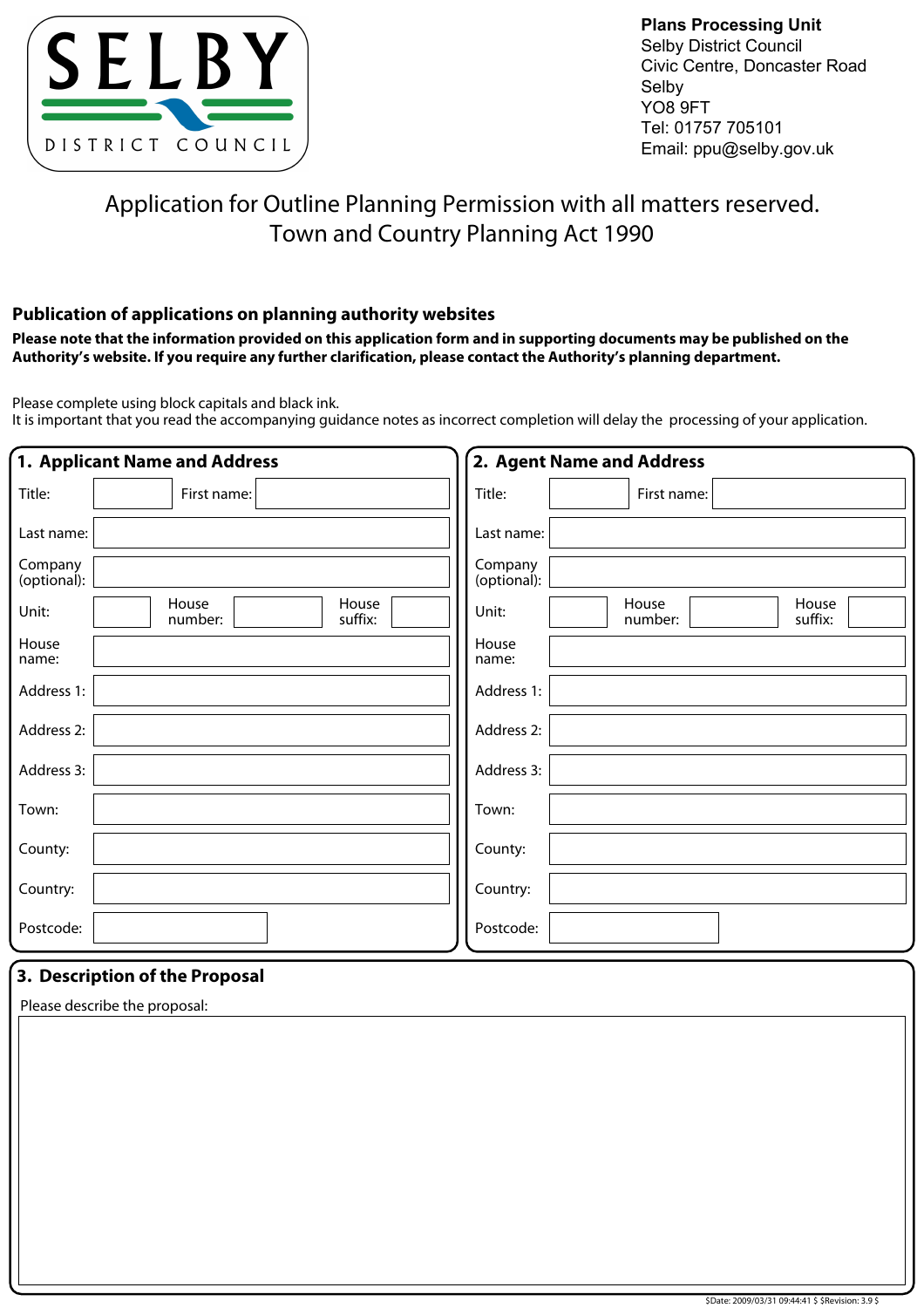| 3. Description of the Proposal (continued)                                                                                                                                                                                                                                                                                                                                                                                                                                                                                                                                                                                                                                                                             | <b>4. Site Address Details</b>                                                                                                                                                                                                                                                                                                                                                                                                                                                                                                         |
|------------------------------------------------------------------------------------------------------------------------------------------------------------------------------------------------------------------------------------------------------------------------------------------------------------------------------------------------------------------------------------------------------------------------------------------------------------------------------------------------------------------------------------------------------------------------------------------------------------------------------------------------------------------------------------------------------------------------|----------------------------------------------------------------------------------------------------------------------------------------------------------------------------------------------------------------------------------------------------------------------------------------------------------------------------------------------------------------------------------------------------------------------------------------------------------------------------------------------------------------------------------------|
| Has building or works already been<br>No<br>Yes<br>carried out?                                                                                                                                                                                                                                                                                                                                                                                                                                                                                                                                                                                                                                                        | Please provide the full postal address of the application site.<br>House<br>House<br>Unit:<br>number:<br>suffix:<br>House<br>name:                                                                                                                                                                                                                                                                                                                                                                                                     |
| If Yes, please state the date when building<br>or works were started (DD/MM/YYYY):                                                                                                                                                                                                                                                                                                                                                                                                                                                                                                                                                                                                                                     | Address 1:<br>Address 2:<br>Address 3:                                                                                                                                                                                                                                                                                                                                                                                                                                                                                                 |
| (date must be pre-application submission)                                                                                                                                                                                                                                                                                                                                                                                                                                                                                                                                                                                                                                                                              | Town:<br>County:                                                                                                                                                                                                                                                                                                                                                                                                                                                                                                                       |
| Have the works been completed?<br>lNo<br>Yes                                                                                                                                                                                                                                                                                                                                                                                                                                                                                                                                                                                                                                                                           | Postcode<br>(optional):<br>Description of location or a grid reference.<br>(must be completed if postcode is not known):                                                                                                                                                                                                                                                                                                                                                                                                               |
| If Yes, please state when the works were<br>completed (DD/MM/YYYY):                                                                                                                                                                                                                                                                                                                                                                                                                                                                                                                                                                                                                                                    | Northing:<br>Easting:<br>Description:                                                                                                                                                                                                                                                                                                                                                                                                                                                                                                  |
| (date must be pre-application submission)                                                                                                                                                                                                                                                                                                                                                                                                                                                                                                                                                                                                                                                                              |                                                                                                                                                                                                                                                                                                                                                                                                                                                                                                                                        |
| 5. Assessment of Flood Risk                                                                                                                                                                                                                                                                                                                                                                                                                                                                                                                                                                                                                                                                                            | 6. Pre-application Advice                                                                                                                                                                                                                                                                                                                                                                                                                                                                                                              |
| Is the site within an area at risk of flooding? (Refer to the<br>Environment Agency's Flood Map showing flood zones 2 and 3 and<br>consult Environment Agency standing advice and your local<br>planning authority requirements for information as necessary.)<br>No<br>Yes<br>If yes, you will need to submit a Flood Risk Assessment to consider<br>the risk to the proposed site.<br>Is your proposal within 20 metres of a<br>watercourse (e.g. river, stream or beck)?<br>Yes<br><b>No</b><br>Will the proposal increase<br>No<br>Yes<br>the flood risk elsewhere?<br>How will surface water be disposed of?<br>Sustainable drainage system<br><b>Existing watercourse</b><br>Pond/lake<br>Soakaway<br>Main sewer | Has assistance or prior advice been sought from the local<br>authority about this application?<br>Yes<br>No<br>If Yes, please complete the following information about the advice<br>you were given. (This will help the authority to deal with this<br>application more efficiently).<br>Please tick if the full contact details are not<br>known, and then complete as much as possible:<br>Officer name:<br>Reference:<br>Date (DD/MM/YYYY):<br>(must be pre-application submission)<br>Details of pre-application advice received? |
| 7. Neighbour and Community Consultation<br>Have you consulted your neighbours or<br>No<br>Yes<br>the local community about the proposal?<br>If Yes, please provide details:                                                                                                                                                                                                                                                                                                                                                                                                                                                                                                                                            | 8. Authority Employee / Member<br>With respect to the Authority, I am:<br>Do any of these<br>(a) a member of staff<br>statements apply to you?<br>(b) an elected member<br>No<br>Yes<br>(c) related to a member of staff<br>(d) related to an elected member<br>If yes please provide details of the name, relationship and role                                                                                                                                                                                                       |
| 9. Site Area                                                                                                                                                                                                                                                                                                                                                                                                                                                                                                                                                                                                                                                                                                           |                                                                                                                                                                                                                                                                                                                                                                                                                                                                                                                                        |
| Please state the site area in hectares (ha)                                                                                                                                                                                                                                                                                                                                                                                                                                                                                                                                                                                                                                                                            |                                                                                                                                                                                                                                                                                                                                                                                                                                                                                                                                        |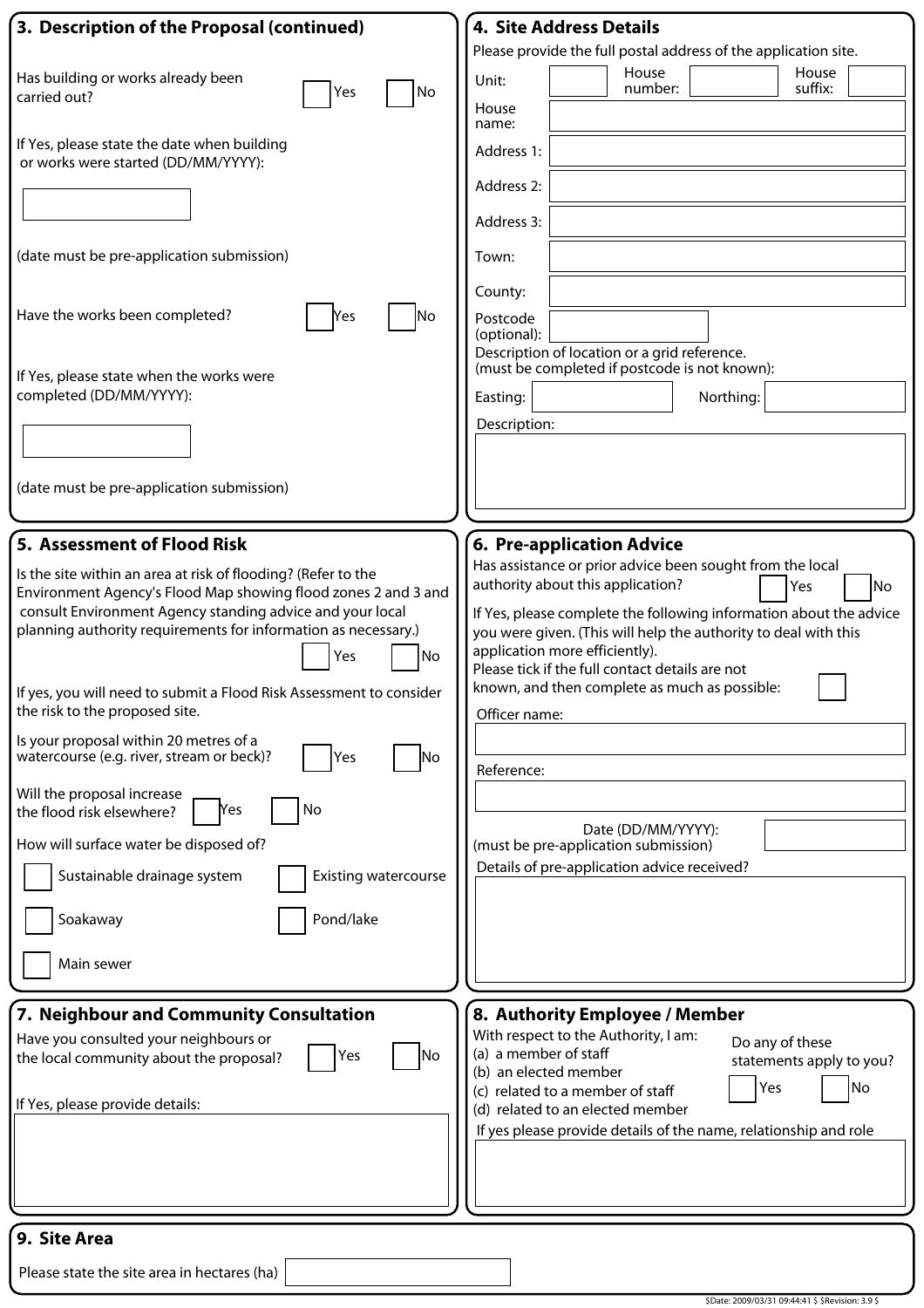| 10. Residential Units (Including Conversion)                                                                                                            |                         |              |                    |   |      |                                               |              |                                           |            |          |              |                         |   |      |                                               |              |
|---------------------------------------------------------------------------------------------------------------------------------------------------------|-------------------------|--------------|--------------------|---|------|-----------------------------------------------|--------------|-------------------------------------------|------------|----------|--------------|-------------------------|---|------|-----------------------------------------------|--------------|
| Does your proposal include the gain, loss or change of use of residential units?<br>If Yes, please complete details of the changes in the tables below: |                         |              |                    |   |      |                                               |              | Yes                                       |            |          | No           |                         |   |      |                                               |              |
|                                                                                                                                                         | <b>Proposed Housing</b> |              |                    |   |      |                                               |              |                                           |            |          |              | <b>Existing Housing</b> |   |      |                                               |              |
| <b>Market</b>                                                                                                                                           | <b>Not</b>              |              | Number of Bedrooms |   |      |                                               | Total        | <b>Market</b>                             | Not        |          |              | Number of Bedrooms      |   |      |                                               | Total        |
| <b>Housing</b><br>Houses                                                                                                                                | lknown                  | $\mathbf{1}$ | $\overline{2}$     | 3 | $4+$ | Unknown                                       | а            | <b>Housing</b>                            | known      |          | $\mathbf{1}$ | 2                       | 3 | $4+$ | Unknown                                       |              |
| <b>Flats and maisonettes</b>                                                                                                                            |                         |              |                    |   |      |                                               | b            | Houses                                    |            |          |              |                         |   |      |                                               | а            |
| Live-work units                                                                                                                                         |                         |              |                    |   |      |                                               |              | <b>Flats and maisonettes</b>              |            |          |              |                         |   |      |                                               | b            |
| Cluster flats                                                                                                                                           |                         |              |                    |   |      |                                               | d            | Live-work units                           |            |          |              |                         |   |      |                                               |              |
| Sheltered housing                                                                                                                                       |                         |              |                    |   |      |                                               | e            | <b>Cluster flats</b><br>Sheltered housing |            |          |              |                         |   |      |                                               | d            |
| Bedsit/studios                                                                                                                                          |                         |              |                    |   |      |                                               |              | Bedsit/studios                            |            |          |              |                         |   |      |                                               | e            |
| Unknown type                                                                                                                                            |                         |              |                    |   |      |                                               | g            |                                           |            |          |              |                         |   |      |                                               |              |
|                                                                                                                                                         |                         |              |                    |   |      | <b>Totals</b> $(a + b + c + d + e + f + g) =$ | A            | Unknown type                              |            |          |              |                         |   |      | <b>Totals</b> $(a + b + c + d + e + f + q) =$ | g<br>E       |
|                                                                                                                                                         |                         |              |                    |   |      |                                               |              |                                           |            |          |              |                         |   |      |                                               |              |
|                                                                                                                                                         | <b>Not</b>              |              | Number of Bedrooms |   |      |                                               | <b>Total</b> | <b>Social Rented</b>                      | <b>Not</b> |          |              | Number of Bedrooms      |   |      |                                               | Total        |
| <b>Social Rented</b>                                                                                                                                    | known                   | $\mathbf{1}$ | 2                  | 3 | $4+$ | Unknown                                       |              |                                           | known      |          | $\mathbf{1}$ | $\overline{2}$          | 3 | $4+$ | Unknown                                       |              |
| Houses                                                                                                                                                  |                         |              |                    |   |      |                                               | а            | <b>Houses</b>                             |            |          |              |                         |   |      |                                               | а            |
| Flats and maisonettes                                                                                                                                   |                         |              |                    |   |      |                                               | b            | <b>Flats and maisonettes</b>              |            |          |              |                         |   |      |                                               | b            |
| Live-work units                                                                                                                                         |                         |              |                    |   |      |                                               |              | Live-work units                           |            |          |              |                         |   |      |                                               |              |
| Cluster flats                                                                                                                                           |                         |              |                    |   |      |                                               | d            | <b>Cluster flats</b>                      |            |          |              |                         |   |      |                                               | d            |
| Sheltered housing                                                                                                                                       |                         |              |                    |   |      |                                               | e            | Sheltered housing                         |            |          |              |                         |   |      |                                               | e            |
| Bedsit/studios                                                                                                                                          |                         |              |                    |   |      |                                               |              | Bedsit/studios                            |            |          |              |                         |   |      |                                               |              |
| Unknown type                                                                                                                                            |                         |              |                    |   |      |                                               | q            | Unknown type                              |            |          |              |                         |   |      |                                               | g            |
|                                                                                                                                                         |                         |              |                    |   |      | <b>Totals</b> $(a + b + c + d + e + f + q) =$ | B            |                                           |            |          |              |                         |   |      | <b>Totals</b> $(a + b + c + d + e + f + g) =$ |              |
|                                                                                                                                                         |                         |              | Number of Bedrooms |   |      |                                               |              |                                           |            |          |              | Number of Bedrooms      |   |      |                                               | Total        |
| <b>Intermediate</b>                                                                                                                                     | <b>Not</b><br> known  1 |              | $\mathcal{D}$      | ς |      | 4+ Unknown                                    | Total        | <b>Intermediate</b>                       | Not        | known  1 |              | $\mathcal{P}$           | ς |      | 4+ Unknown                                    |              |
| Houses                                                                                                                                                  |                         |              |                    |   |      |                                               | а            | <b>Houses</b>                             |            |          |              |                         |   |      |                                               | а            |
| Flats and maisonettes                                                                                                                                   |                         |              |                    |   |      |                                               | b            | Flats and maisonettes                     |            |          |              |                         |   |      |                                               | b            |
| Live-work units                                                                                                                                         |                         |              |                    |   |      |                                               |              | Live-work units                           |            |          |              |                         |   |      |                                               |              |
| <b>Cluster flats</b>                                                                                                                                    |                         |              |                    |   |      |                                               | d            | <b>Cluster flats</b>                      |            |          |              |                         |   |      |                                               | d            |
| Sheltered housing                                                                                                                                       |                         |              |                    |   |      |                                               | e            | Sheltered housing                         |            |          |              |                         |   |      |                                               | e            |
| Bedsit/studios                                                                                                                                          |                         |              |                    |   |      |                                               |              | Bedsit/studios                            |            |          |              |                         |   |      |                                               |              |
| Unknown type                                                                                                                                            |                         |              |                    |   |      |                                               | g            | Unknown type                              |            |          |              |                         |   |      |                                               | g            |
|                                                                                                                                                         |                         |              |                    |   |      | <b>Totals</b> $(a + b + c + d + e + f + q) =$ |              |                                           |            |          |              |                         |   |      | <b>Totals</b> $(a + b + c + d + e + f + g) =$ | G            |
|                                                                                                                                                         |                         |              |                    |   |      |                                               |              |                                           |            |          |              |                         |   |      |                                               |              |
| <b>Key worker</b>                                                                                                                                       | Not                     |              | Number of Bedrooms |   |      |                                               | <b>Total</b> | <b>Key worker</b>                         | Not        |          |              | Number of Bedrooms      |   |      |                                               | <b>Total</b> |
| Houses                                                                                                                                                  | known                   | $\mathbf{1}$ | 2                  | 3 | $4+$ | Unknown                                       | а            | Houses                                    | known      |          | $\mathbf{1}$ | $\overline{2}$          | 3 | $4+$ | Unknown                                       | а            |
| Flats and maisonettes                                                                                                                                   |                         |              |                    |   |      |                                               | b            | <b>Flats and maisonettes</b>              |            |          |              |                         |   |      |                                               | b            |
| Live-work units                                                                                                                                         |                         |              |                    |   |      |                                               | C            | Live-work units                           |            |          |              |                         |   |      |                                               |              |
| <b>Cluster flats</b>                                                                                                                                    |                         |              |                    |   |      |                                               | d            | <b>Cluster flats</b>                      |            |          |              |                         |   |      |                                               | C<br>d       |
| Sheltered housing                                                                                                                                       |                         |              |                    |   |      |                                               | e            | Sheltered housing                         |            |          |              |                         |   |      |                                               | e            |
| Bedsit/studios                                                                                                                                          |                         |              |                    |   |      |                                               |              | Bedsit/studios                            |            |          |              |                         |   |      |                                               |              |
| Unknown type                                                                                                                                            |                         |              |                    |   |      |                                               | g            | Unknown type                              |            |          |              |                         |   |      |                                               | g            |
|                                                                                                                                                         |                         |              |                    |   |      | <b>Totals</b> $(a + b + c + d + e + f + g) =$ | D            |                                           |            |          |              |                         |   |      | <b>Totals</b> $(a + b + c + d + e + f + g) =$ | H            |
|                                                                                                                                                         |                         |              |                    |   |      |                                               |              |                                           |            |          |              |                         |   |      |                                               |              |
| <b>Total proposed residential units</b>                                                                                                                 |                         |              |                    |   |      | $(A + B + C + D) =$                           |              | <b>Total existing residential units</b>   |            |          |              |                         |   |      | $(E + F + G + H) =$                           |              |
|                                                                                                                                                         |                         |              |                    |   |      |                                               |              |                                           |            |          |              |                         |   |      |                                               |              |

**TOTAL NET GAIN or LOSS of RESIDENTIAL UNITS (Proposed Housing Grand Total - Existing Housing Grand Total):**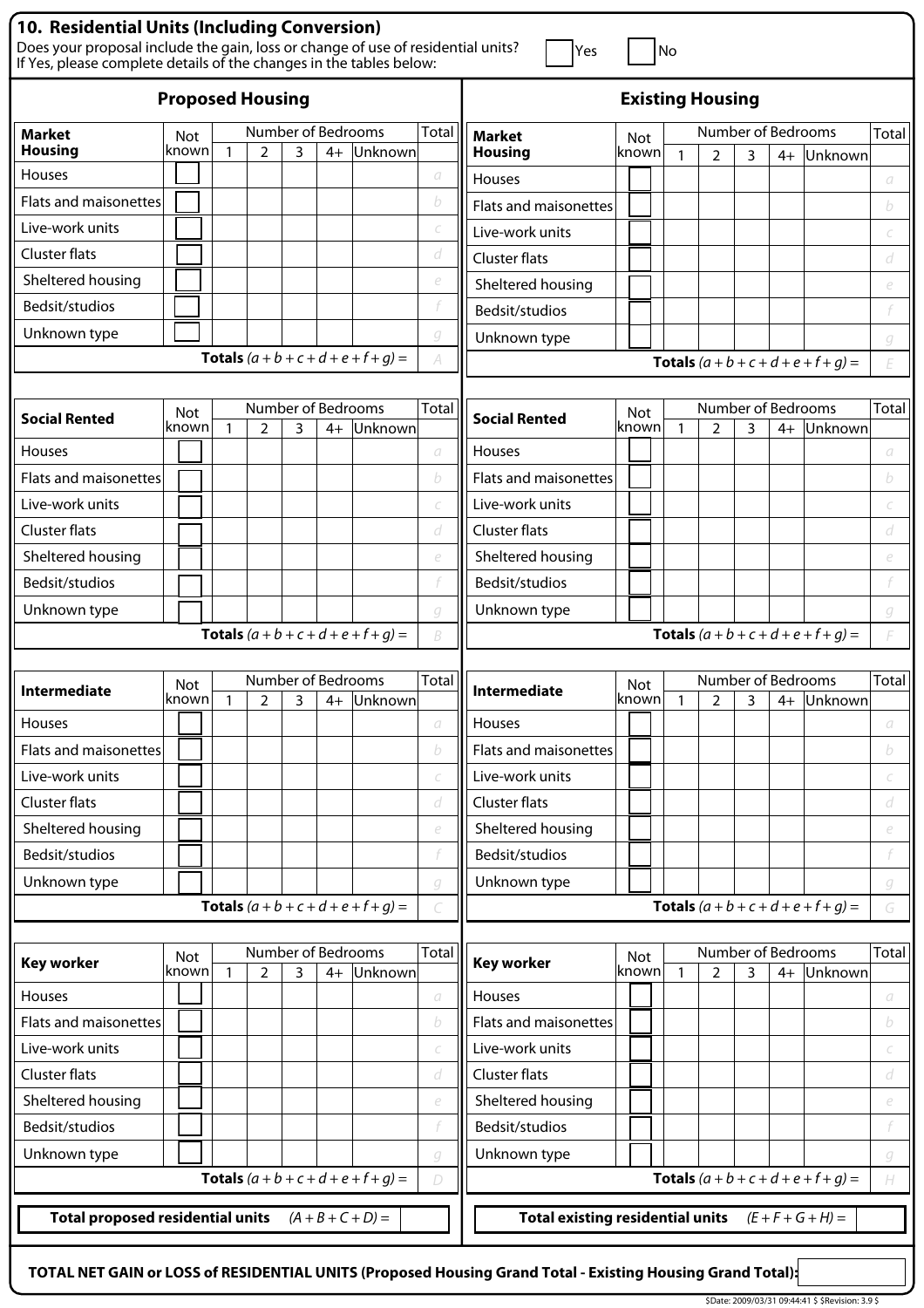|                   | 11. All Types of Development: Non-residential Floorspace<br>Yes<br>Unknown<br>Does your proposal involve the loss, gain or change of use of non-residential floorspace?<br>No |                 |                                                                    |  |                                                                                              |  |         |                                                                                            |         |                                                                                         |
|-------------------|-------------------------------------------------------------------------------------------------------------------------------------------------------------------------------|-----------------|--------------------------------------------------------------------|--|----------------------------------------------------------------------------------------------|--|---------|--------------------------------------------------------------------------------------------|---------|-----------------------------------------------------------------------------------------|
|                   | If you have answered Yes to the question above please add details in the following table:                                                                                     |                 |                                                                    |  |                                                                                              |  |         |                                                                                            |         |                                                                                         |
|                   | Use class/type of use                                                                                                                                                         | applicable<br>Š | <b>Existing gross</b><br>internal<br>floorspace<br>(square metres) |  | Gross internal floorspace<br>to be lost by change of<br>use or demolition<br>(square metres) |  | Unknown | Total gross internal<br>floorspace proposed<br>(including change of<br>use)(square metres) | Unknown | Net additional gross<br>internal floorspace<br>following development<br>(square metres) |
| A <sub>1</sub>    | Shops                                                                                                                                                                         |                 |                                                                    |  |                                                                                              |  |         |                                                                                            |         |                                                                                         |
|                   | Net tradable area:                                                                                                                                                            |                 |                                                                    |  |                                                                                              |  |         |                                                                                            |         |                                                                                         |
| A2                | <b>Financial and</b><br>professional services                                                                                                                                 |                 |                                                                    |  |                                                                                              |  |         |                                                                                            |         |                                                                                         |
| A <sub>3</sub>    | Restaurants and cafes                                                                                                                                                         |                 |                                                                    |  |                                                                                              |  |         |                                                                                            |         |                                                                                         |
| A4                | Drinking establishments                                                                                                                                                       |                 |                                                                    |  |                                                                                              |  |         |                                                                                            |         |                                                                                         |
| A <sub>5</sub>    | Hot food takeaways                                                                                                                                                            |                 |                                                                    |  |                                                                                              |  |         |                                                                                            |         |                                                                                         |
| B1(a)             | Office (other than A2)                                                                                                                                                        |                 |                                                                    |  |                                                                                              |  |         |                                                                                            |         |                                                                                         |
| B1(b)             | Research and<br>development                                                                                                                                                   |                 |                                                                    |  |                                                                                              |  |         |                                                                                            |         |                                                                                         |
| B1(c)             | Light industrial                                                                                                                                                              |                 |                                                                    |  |                                                                                              |  |         |                                                                                            |         |                                                                                         |
| <b>B2</b>         | General industrial                                                                                                                                                            |                 |                                                                    |  |                                                                                              |  |         |                                                                                            |         |                                                                                         |
| B <sub>8</sub>    | Storage or distribution                                                                                                                                                       |                 |                                                                    |  |                                                                                              |  |         |                                                                                            |         |                                                                                         |
| C <sub>1</sub>    | Hotels and halls of<br>residence                                                                                                                                              |                 |                                                                    |  |                                                                                              |  |         |                                                                                            |         |                                                                                         |
| C <sub>2</sub>    | <b>Residential institutions</b>                                                                                                                                               |                 |                                                                    |  |                                                                                              |  |         |                                                                                            |         |                                                                                         |
| D <sub>1</sub>    | Non-residential<br>institutions                                                                                                                                               |                 |                                                                    |  |                                                                                              |  |         |                                                                                            |         |                                                                                         |
| D <sub>2</sub>    | Assembly and leisure                                                                                                                                                          |                 |                                                                    |  |                                                                                              |  |         |                                                                                            |         |                                                                                         |
| <b>OTHER</b>      |                                                                                                                                                                               |                 |                                                                    |  |                                                                                              |  |         |                                                                                            |         |                                                                                         |
| Please<br>Specify |                                                                                                                                                                               |                 |                                                                    |  |                                                                                              |  |         |                                                                                            |         |                                                                                         |
|                   | Total                                                                                                                                                                         |                 |                                                                    |  |                                                                                              |  |         |                                                                                            |         |                                                                                         |
|                   | In addition, for hotels, residential institutions and hostels, please additionally indicate the loss or gain of rooms                                                         |                 |                                                                    |  |                                                                                              |  |         |                                                                                            |         |                                                                                         |
| Use<br>class      | Not<br>Type of use<br>applicable                                                                                                                                              |                 | Existing rooms to be lost by<br>change of use or demolition        |  | Unknown                                                                                      |  |         | Total rooms proposed<br>(including changes of use)                                         | Unknown | Net additional rooms                                                                    |
| C <sub>1</sub>    | Hotels                                                                                                                                                                        |                 |                                                                    |  |                                                                                              |  |         |                                                                                            |         |                                                                                         |
| C <sub>2</sub>    | Residential<br><b>Institutions</b>                                                                                                                                            |                 |                                                                    |  |                                                                                              |  |         |                                                                                            |         |                                                                                         |
| <b>OTHER</b>      |                                                                                                                                                                               |                 |                                                                    |  |                                                                                              |  |         |                                                                                            |         |                                                                                         |
| Please<br>Specify |                                                                                                                                                                               |                 |                                                                    |  |                                                                                              |  |         |                                                                                            |         |                                                                                         |
|                   | 12. Employment                                                                                                                                                                |                 |                                                                    |  |                                                                                              |  |         |                                                                                            |         |                                                                                         |
|                   | Please complete the following information regarding employees:                                                                                                                |                 |                                                                    |  |                                                                                              |  |         |                                                                                            |         | <b>Total full-time</b>                                                                  |
|                   | <b>Existing employees</b>                                                                                                                                                     |                 | Full-time                                                          |  | Part-time                                                                                    |  |         |                                                                                            |         | equivalent                                                                              |
|                   | Proposed employees                                                                                                                                                            |                 |                                                                    |  |                                                                                              |  |         |                                                                                            |         |                                                                                         |
|                   |                                                                                                                                                                               |                 |                                                                    |  |                                                                                              |  |         |                                                                                            |         |                                                                                         |
|                   | 13. Hours of Opening                                                                                                                                                          |                 |                                                                    |  |                                                                                              |  |         |                                                                                            |         |                                                                                         |

Please state the hours of opening for each non-residential use proposed:

J

| Use | Monday to Friday | Saturday | Sunday and<br>Bank Holidays | Not known |
|-----|------------------|----------|-----------------------------|-----------|
|     |                  |          |                             |           |
|     |                  |          |                             |           |
|     |                  |          |                             |           |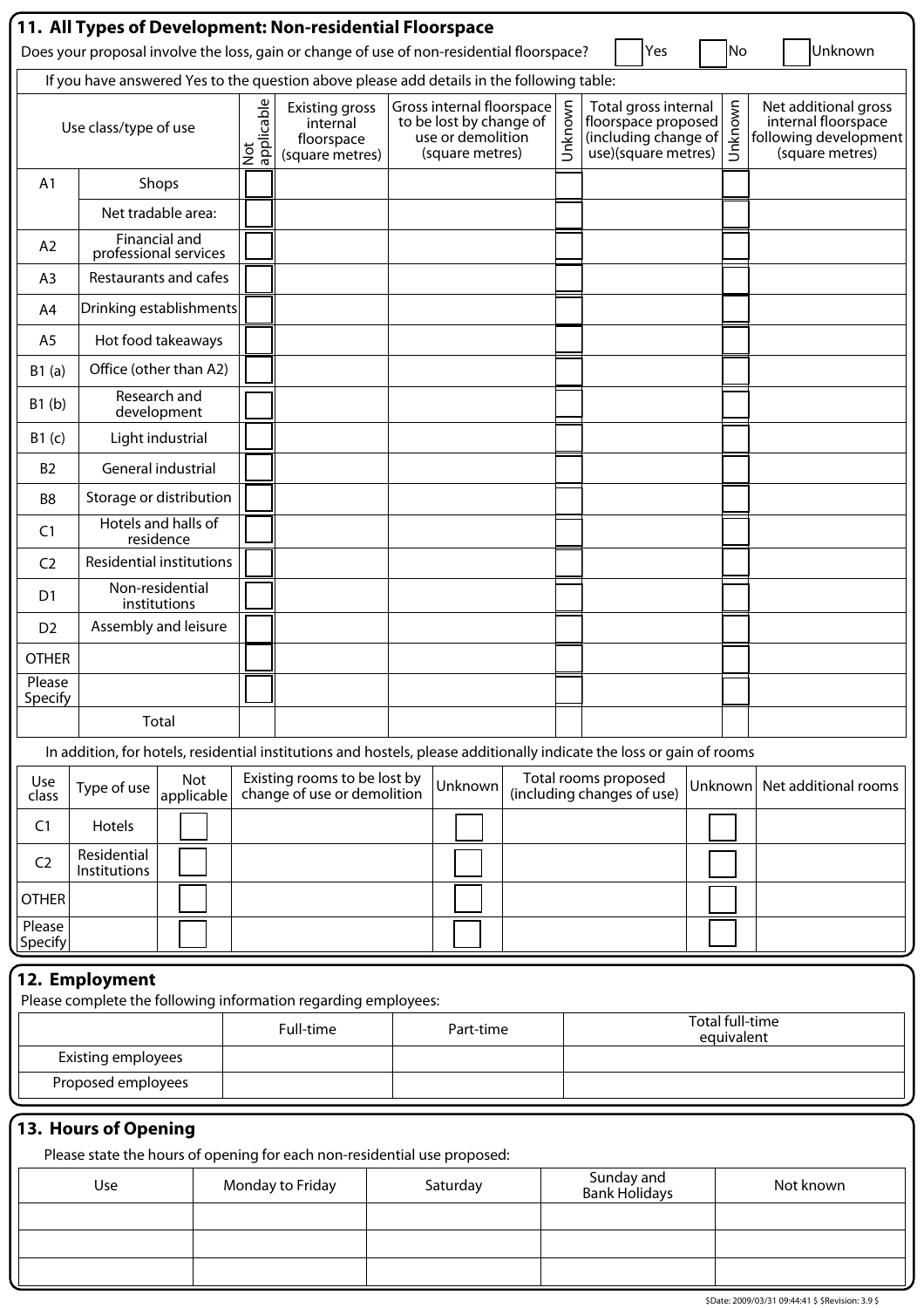| Please describe the activities and processes which would<br>be carried out on the site and the end products including<br>plant, ventilation or air conditioning. Please include the<br>type of machinery which may be installed on site:<br>Unknown<br>No<br>Is the proposal a waste management development?<br>Yes<br>If the answer is Yes, please complete the following table:<br>The total capacity of the void in cubic<br>$\mathbb U$<br>Maximum annual<br>metres, including engineering<br>Not<br>applicable<br>operational through<br>surcharge and making no allowance for Unknown<br>Unknown<br>put in tonnes (or litres if<br>cover or restoration material (or tonnes<br>liquid waste)<br>if solid waste or litres if liquid waste)<br>Inert landfill<br>Non-hazardous landfill<br>Hazardous landfill<br>Energy from waste incineration<br>Other incineration<br>Landfill gas generation plant<br>Pyrolysis/gasification<br>Metal recycling site<br><b>Transfer stations</b><br>Material recovery/recycling facilities (MRFs)<br>Household civic amenity sites<br>Open windrow composting<br>In-vessel composting<br>Anaerobic digestion<br>Any combined mechanical, biological and/<br>or thermal treatment (MBT)<br>Sewage treatment works<br>Other treatment<br>Recycling facilities construction, demolition<br>and excavation waste<br>Storage of waste<br>Other waste management<br>Other developments<br>Please provide the maximum annual operational throughput of the following waste streams:<br>Municipal<br>Construction, demolition and excavation<br>Commercial and industrial<br>Hazardous<br>If this is a landfill application you will need to provide further information before your application can be determined. Your waste<br>planning authority should make clear what information it requires on its website.<br><b>15. Existing Use</b><br>Please describe the current use of the site:<br>Is the site currently vacant? $ $<br> Yes<br> No<br>If Yes, please describe the last use of the site:<br>(date where known may be approximate)<br>When did this use end (if known)? DD/MM/YYYY<br>Does the proposal involve any of the following:<br>Yes<br> No<br>Land which is known to be contaminated?<br>Yes<br>lNo<br>Land where contamination is suspected for all or part of the site?<br>No<br>A proposed use that would be particularly vulnerable to the presence of contamination?<br>Yes<br>If you have answered Yes to any of the above, you will need to submit an appropriate contamination assessment.<br>\$Date: 2009/03/31 09:44:41 \$ \$Revision: 3.9 \$ | 14. Industrial or Commercial Processes and Machinery |  |  |  |  |  |  |  |  |  |  |
|----------------------------------------------------------------------------------------------------------------------------------------------------------------------------------------------------------------------------------------------------------------------------------------------------------------------------------------------------------------------------------------------------------------------------------------------------------------------------------------------------------------------------------------------------------------------------------------------------------------------------------------------------------------------------------------------------------------------------------------------------------------------------------------------------------------------------------------------------------------------------------------------------------------------------------------------------------------------------------------------------------------------------------------------------------------------------------------------------------------------------------------------------------------------------------------------------------------------------------------------------------------------------------------------------------------------------------------------------------------------------------------------------------------------------------------------------------------------------------------------------------------------------------------------------------------------------------------------------------------------------------------------------------------------------------------------------------------------------------------------------------------------------------------------------------------------------------------------------------------------------------------------------------------------------------------------------------------------------------------------------------------------------------------------------------------------------------------------------------------------------------------------------------------------------------------------------------------------------------------------------------------------------------------------------------------------------------------------------------------------------------------------------------------------------------------------------------------------------------------------------------------------------------------------------------------------------------------------------------------|------------------------------------------------------|--|--|--|--|--|--|--|--|--|--|
|                                                                                                                                                                                                                                                                                                                                                                                                                                                                                                                                                                                                                                                                                                                                                                                                                                                                                                                                                                                                                                                                                                                                                                                                                                                                                                                                                                                                                                                                                                                                                                                                                                                                                                                                                                                                                                                                                                                                                                                                                                                                                                                                                                                                                                                                                                                                                                                                                                                                                                                                                                                                                |                                                      |  |  |  |  |  |  |  |  |  |  |
|                                                                                                                                                                                                                                                                                                                                                                                                                                                                                                                                                                                                                                                                                                                                                                                                                                                                                                                                                                                                                                                                                                                                                                                                                                                                                                                                                                                                                                                                                                                                                                                                                                                                                                                                                                                                                                                                                                                                                                                                                                                                                                                                                                                                                                                                                                                                                                                                                                                                                                                                                                                                                |                                                      |  |  |  |  |  |  |  |  |  |  |
|                                                                                                                                                                                                                                                                                                                                                                                                                                                                                                                                                                                                                                                                                                                                                                                                                                                                                                                                                                                                                                                                                                                                                                                                                                                                                                                                                                                                                                                                                                                                                                                                                                                                                                                                                                                                                                                                                                                                                                                                                                                                                                                                                                                                                                                                                                                                                                                                                                                                                                                                                                                                                |                                                      |  |  |  |  |  |  |  |  |  |  |
|                                                                                                                                                                                                                                                                                                                                                                                                                                                                                                                                                                                                                                                                                                                                                                                                                                                                                                                                                                                                                                                                                                                                                                                                                                                                                                                                                                                                                                                                                                                                                                                                                                                                                                                                                                                                                                                                                                                                                                                                                                                                                                                                                                                                                                                                                                                                                                                                                                                                                                                                                                                                                |                                                      |  |  |  |  |  |  |  |  |  |  |
|                                                                                                                                                                                                                                                                                                                                                                                                                                                                                                                                                                                                                                                                                                                                                                                                                                                                                                                                                                                                                                                                                                                                                                                                                                                                                                                                                                                                                                                                                                                                                                                                                                                                                                                                                                                                                                                                                                                                                                                                                                                                                                                                                                                                                                                                                                                                                                                                                                                                                                                                                                                                                |                                                      |  |  |  |  |  |  |  |  |  |  |
|                                                                                                                                                                                                                                                                                                                                                                                                                                                                                                                                                                                                                                                                                                                                                                                                                                                                                                                                                                                                                                                                                                                                                                                                                                                                                                                                                                                                                                                                                                                                                                                                                                                                                                                                                                                                                                                                                                                                                                                                                                                                                                                                                                                                                                                                                                                                                                                                                                                                                                                                                                                                                |                                                      |  |  |  |  |  |  |  |  |  |  |
|                                                                                                                                                                                                                                                                                                                                                                                                                                                                                                                                                                                                                                                                                                                                                                                                                                                                                                                                                                                                                                                                                                                                                                                                                                                                                                                                                                                                                                                                                                                                                                                                                                                                                                                                                                                                                                                                                                                                                                                                                                                                                                                                                                                                                                                                                                                                                                                                                                                                                                                                                                                                                |                                                      |  |  |  |  |  |  |  |  |  |  |
|                                                                                                                                                                                                                                                                                                                                                                                                                                                                                                                                                                                                                                                                                                                                                                                                                                                                                                                                                                                                                                                                                                                                                                                                                                                                                                                                                                                                                                                                                                                                                                                                                                                                                                                                                                                                                                                                                                                                                                                                                                                                                                                                                                                                                                                                                                                                                                                                                                                                                                                                                                                                                |                                                      |  |  |  |  |  |  |  |  |  |  |
|                                                                                                                                                                                                                                                                                                                                                                                                                                                                                                                                                                                                                                                                                                                                                                                                                                                                                                                                                                                                                                                                                                                                                                                                                                                                                                                                                                                                                                                                                                                                                                                                                                                                                                                                                                                                                                                                                                                                                                                                                                                                                                                                                                                                                                                                                                                                                                                                                                                                                                                                                                                                                |                                                      |  |  |  |  |  |  |  |  |  |  |
|                                                                                                                                                                                                                                                                                                                                                                                                                                                                                                                                                                                                                                                                                                                                                                                                                                                                                                                                                                                                                                                                                                                                                                                                                                                                                                                                                                                                                                                                                                                                                                                                                                                                                                                                                                                                                                                                                                                                                                                                                                                                                                                                                                                                                                                                                                                                                                                                                                                                                                                                                                                                                |                                                      |  |  |  |  |  |  |  |  |  |  |
|                                                                                                                                                                                                                                                                                                                                                                                                                                                                                                                                                                                                                                                                                                                                                                                                                                                                                                                                                                                                                                                                                                                                                                                                                                                                                                                                                                                                                                                                                                                                                                                                                                                                                                                                                                                                                                                                                                                                                                                                                                                                                                                                                                                                                                                                                                                                                                                                                                                                                                                                                                                                                |                                                      |  |  |  |  |  |  |  |  |  |  |
|                                                                                                                                                                                                                                                                                                                                                                                                                                                                                                                                                                                                                                                                                                                                                                                                                                                                                                                                                                                                                                                                                                                                                                                                                                                                                                                                                                                                                                                                                                                                                                                                                                                                                                                                                                                                                                                                                                                                                                                                                                                                                                                                                                                                                                                                                                                                                                                                                                                                                                                                                                                                                |                                                      |  |  |  |  |  |  |  |  |  |  |
|                                                                                                                                                                                                                                                                                                                                                                                                                                                                                                                                                                                                                                                                                                                                                                                                                                                                                                                                                                                                                                                                                                                                                                                                                                                                                                                                                                                                                                                                                                                                                                                                                                                                                                                                                                                                                                                                                                                                                                                                                                                                                                                                                                                                                                                                                                                                                                                                                                                                                                                                                                                                                |                                                      |  |  |  |  |  |  |  |  |  |  |
|                                                                                                                                                                                                                                                                                                                                                                                                                                                                                                                                                                                                                                                                                                                                                                                                                                                                                                                                                                                                                                                                                                                                                                                                                                                                                                                                                                                                                                                                                                                                                                                                                                                                                                                                                                                                                                                                                                                                                                                                                                                                                                                                                                                                                                                                                                                                                                                                                                                                                                                                                                                                                |                                                      |  |  |  |  |  |  |  |  |  |  |
|                                                                                                                                                                                                                                                                                                                                                                                                                                                                                                                                                                                                                                                                                                                                                                                                                                                                                                                                                                                                                                                                                                                                                                                                                                                                                                                                                                                                                                                                                                                                                                                                                                                                                                                                                                                                                                                                                                                                                                                                                                                                                                                                                                                                                                                                                                                                                                                                                                                                                                                                                                                                                |                                                      |  |  |  |  |  |  |  |  |  |  |
|                                                                                                                                                                                                                                                                                                                                                                                                                                                                                                                                                                                                                                                                                                                                                                                                                                                                                                                                                                                                                                                                                                                                                                                                                                                                                                                                                                                                                                                                                                                                                                                                                                                                                                                                                                                                                                                                                                                                                                                                                                                                                                                                                                                                                                                                                                                                                                                                                                                                                                                                                                                                                |                                                      |  |  |  |  |  |  |  |  |  |  |
|                                                                                                                                                                                                                                                                                                                                                                                                                                                                                                                                                                                                                                                                                                                                                                                                                                                                                                                                                                                                                                                                                                                                                                                                                                                                                                                                                                                                                                                                                                                                                                                                                                                                                                                                                                                                                                                                                                                                                                                                                                                                                                                                                                                                                                                                                                                                                                                                                                                                                                                                                                                                                |                                                      |  |  |  |  |  |  |  |  |  |  |
|                                                                                                                                                                                                                                                                                                                                                                                                                                                                                                                                                                                                                                                                                                                                                                                                                                                                                                                                                                                                                                                                                                                                                                                                                                                                                                                                                                                                                                                                                                                                                                                                                                                                                                                                                                                                                                                                                                                                                                                                                                                                                                                                                                                                                                                                                                                                                                                                                                                                                                                                                                                                                |                                                      |  |  |  |  |  |  |  |  |  |  |
|                                                                                                                                                                                                                                                                                                                                                                                                                                                                                                                                                                                                                                                                                                                                                                                                                                                                                                                                                                                                                                                                                                                                                                                                                                                                                                                                                                                                                                                                                                                                                                                                                                                                                                                                                                                                                                                                                                                                                                                                                                                                                                                                                                                                                                                                                                                                                                                                                                                                                                                                                                                                                |                                                      |  |  |  |  |  |  |  |  |  |  |
|                                                                                                                                                                                                                                                                                                                                                                                                                                                                                                                                                                                                                                                                                                                                                                                                                                                                                                                                                                                                                                                                                                                                                                                                                                                                                                                                                                                                                                                                                                                                                                                                                                                                                                                                                                                                                                                                                                                                                                                                                                                                                                                                                                                                                                                                                                                                                                                                                                                                                                                                                                                                                |                                                      |  |  |  |  |  |  |  |  |  |  |
|                                                                                                                                                                                                                                                                                                                                                                                                                                                                                                                                                                                                                                                                                                                                                                                                                                                                                                                                                                                                                                                                                                                                                                                                                                                                                                                                                                                                                                                                                                                                                                                                                                                                                                                                                                                                                                                                                                                                                                                                                                                                                                                                                                                                                                                                                                                                                                                                                                                                                                                                                                                                                |                                                      |  |  |  |  |  |  |  |  |  |  |
|                                                                                                                                                                                                                                                                                                                                                                                                                                                                                                                                                                                                                                                                                                                                                                                                                                                                                                                                                                                                                                                                                                                                                                                                                                                                                                                                                                                                                                                                                                                                                                                                                                                                                                                                                                                                                                                                                                                                                                                                                                                                                                                                                                                                                                                                                                                                                                                                                                                                                                                                                                                                                |                                                      |  |  |  |  |  |  |  |  |  |  |
|                                                                                                                                                                                                                                                                                                                                                                                                                                                                                                                                                                                                                                                                                                                                                                                                                                                                                                                                                                                                                                                                                                                                                                                                                                                                                                                                                                                                                                                                                                                                                                                                                                                                                                                                                                                                                                                                                                                                                                                                                                                                                                                                                                                                                                                                                                                                                                                                                                                                                                                                                                                                                |                                                      |  |  |  |  |  |  |  |  |  |  |
|                                                                                                                                                                                                                                                                                                                                                                                                                                                                                                                                                                                                                                                                                                                                                                                                                                                                                                                                                                                                                                                                                                                                                                                                                                                                                                                                                                                                                                                                                                                                                                                                                                                                                                                                                                                                                                                                                                                                                                                                                                                                                                                                                                                                                                                                                                                                                                                                                                                                                                                                                                                                                |                                                      |  |  |  |  |  |  |  |  |  |  |
|                                                                                                                                                                                                                                                                                                                                                                                                                                                                                                                                                                                                                                                                                                                                                                                                                                                                                                                                                                                                                                                                                                                                                                                                                                                                                                                                                                                                                                                                                                                                                                                                                                                                                                                                                                                                                                                                                                                                                                                                                                                                                                                                                                                                                                                                                                                                                                                                                                                                                                                                                                                                                |                                                      |  |  |  |  |  |  |  |  |  |  |
|                                                                                                                                                                                                                                                                                                                                                                                                                                                                                                                                                                                                                                                                                                                                                                                                                                                                                                                                                                                                                                                                                                                                                                                                                                                                                                                                                                                                                                                                                                                                                                                                                                                                                                                                                                                                                                                                                                                                                                                                                                                                                                                                                                                                                                                                                                                                                                                                                                                                                                                                                                                                                |                                                      |  |  |  |  |  |  |  |  |  |  |
|                                                                                                                                                                                                                                                                                                                                                                                                                                                                                                                                                                                                                                                                                                                                                                                                                                                                                                                                                                                                                                                                                                                                                                                                                                                                                                                                                                                                                                                                                                                                                                                                                                                                                                                                                                                                                                                                                                                                                                                                                                                                                                                                                                                                                                                                                                                                                                                                                                                                                                                                                                                                                |                                                      |  |  |  |  |  |  |  |  |  |  |
|                                                                                                                                                                                                                                                                                                                                                                                                                                                                                                                                                                                                                                                                                                                                                                                                                                                                                                                                                                                                                                                                                                                                                                                                                                                                                                                                                                                                                                                                                                                                                                                                                                                                                                                                                                                                                                                                                                                                                                                                                                                                                                                                                                                                                                                                                                                                                                                                                                                                                                                                                                                                                |                                                      |  |  |  |  |  |  |  |  |  |  |
|                                                                                                                                                                                                                                                                                                                                                                                                                                                                                                                                                                                                                                                                                                                                                                                                                                                                                                                                                                                                                                                                                                                                                                                                                                                                                                                                                                                                                                                                                                                                                                                                                                                                                                                                                                                                                                                                                                                                                                                                                                                                                                                                                                                                                                                                                                                                                                                                                                                                                                                                                                                                                |                                                      |  |  |  |  |  |  |  |  |  |  |
|                                                                                                                                                                                                                                                                                                                                                                                                                                                                                                                                                                                                                                                                                                                                                                                                                                                                                                                                                                                                                                                                                                                                                                                                                                                                                                                                                                                                                                                                                                                                                                                                                                                                                                                                                                                                                                                                                                                                                                                                                                                                                                                                                                                                                                                                                                                                                                                                                                                                                                                                                                                                                |                                                      |  |  |  |  |  |  |  |  |  |  |
|                                                                                                                                                                                                                                                                                                                                                                                                                                                                                                                                                                                                                                                                                                                                                                                                                                                                                                                                                                                                                                                                                                                                                                                                                                                                                                                                                                                                                                                                                                                                                                                                                                                                                                                                                                                                                                                                                                                                                                                                                                                                                                                                                                                                                                                                                                                                                                                                                                                                                                                                                                                                                |                                                      |  |  |  |  |  |  |  |  |  |  |
|                                                                                                                                                                                                                                                                                                                                                                                                                                                                                                                                                                                                                                                                                                                                                                                                                                                                                                                                                                                                                                                                                                                                                                                                                                                                                                                                                                                                                                                                                                                                                                                                                                                                                                                                                                                                                                                                                                                                                                                                                                                                                                                                                                                                                                                                                                                                                                                                                                                                                                                                                                                                                |                                                      |  |  |  |  |  |  |  |  |  |  |
|                                                                                                                                                                                                                                                                                                                                                                                                                                                                                                                                                                                                                                                                                                                                                                                                                                                                                                                                                                                                                                                                                                                                                                                                                                                                                                                                                                                                                                                                                                                                                                                                                                                                                                                                                                                                                                                                                                                                                                                                                                                                                                                                                                                                                                                                                                                                                                                                                                                                                                                                                                                                                |                                                      |  |  |  |  |  |  |  |  |  |  |
|                                                                                                                                                                                                                                                                                                                                                                                                                                                                                                                                                                                                                                                                                                                                                                                                                                                                                                                                                                                                                                                                                                                                                                                                                                                                                                                                                                                                                                                                                                                                                                                                                                                                                                                                                                                                                                                                                                                                                                                                                                                                                                                                                                                                                                                                                                                                                                                                                                                                                                                                                                                                                |                                                      |  |  |  |  |  |  |  |  |  |  |
|                                                                                                                                                                                                                                                                                                                                                                                                                                                                                                                                                                                                                                                                                                                                                                                                                                                                                                                                                                                                                                                                                                                                                                                                                                                                                                                                                                                                                                                                                                                                                                                                                                                                                                                                                                                                                                                                                                                                                                                                                                                                                                                                                                                                                                                                                                                                                                                                                                                                                                                                                                                                                |                                                      |  |  |  |  |  |  |  |  |  |  |
|                                                                                                                                                                                                                                                                                                                                                                                                                                                                                                                                                                                                                                                                                                                                                                                                                                                                                                                                                                                                                                                                                                                                                                                                                                                                                                                                                                                                                                                                                                                                                                                                                                                                                                                                                                                                                                                                                                                                                                                                                                                                                                                                                                                                                                                                                                                                                                                                                                                                                                                                                                                                                |                                                      |  |  |  |  |  |  |  |  |  |  |
|                                                                                                                                                                                                                                                                                                                                                                                                                                                                                                                                                                                                                                                                                                                                                                                                                                                                                                                                                                                                                                                                                                                                                                                                                                                                                                                                                                                                                                                                                                                                                                                                                                                                                                                                                                                                                                                                                                                                                                                                                                                                                                                                                                                                                                                                                                                                                                                                                                                                                                                                                                                                                |                                                      |  |  |  |  |  |  |  |  |  |  |
|                                                                                                                                                                                                                                                                                                                                                                                                                                                                                                                                                                                                                                                                                                                                                                                                                                                                                                                                                                                                                                                                                                                                                                                                                                                                                                                                                                                                                                                                                                                                                                                                                                                                                                                                                                                                                                                                                                                                                                                                                                                                                                                                                                                                                                                                                                                                                                                                                                                                                                                                                                                                                |                                                      |  |  |  |  |  |  |  |  |  |  |
|                                                                                                                                                                                                                                                                                                                                                                                                                                                                                                                                                                                                                                                                                                                                                                                                                                                                                                                                                                                                                                                                                                                                                                                                                                                                                                                                                                                                                                                                                                                                                                                                                                                                                                                                                                                                                                                                                                                                                                                                                                                                                                                                                                                                                                                                                                                                                                                                                                                                                                                                                                                                                |                                                      |  |  |  |  |  |  |  |  |  |  |
|                                                                                                                                                                                                                                                                                                                                                                                                                                                                                                                                                                                                                                                                                                                                                                                                                                                                                                                                                                                                                                                                                                                                                                                                                                                                                                                                                                                                                                                                                                                                                                                                                                                                                                                                                                                                                                                                                                                                                                                                                                                                                                                                                                                                                                                                                                                                                                                                                                                                                                                                                                                                                |                                                      |  |  |  |  |  |  |  |  |  |  |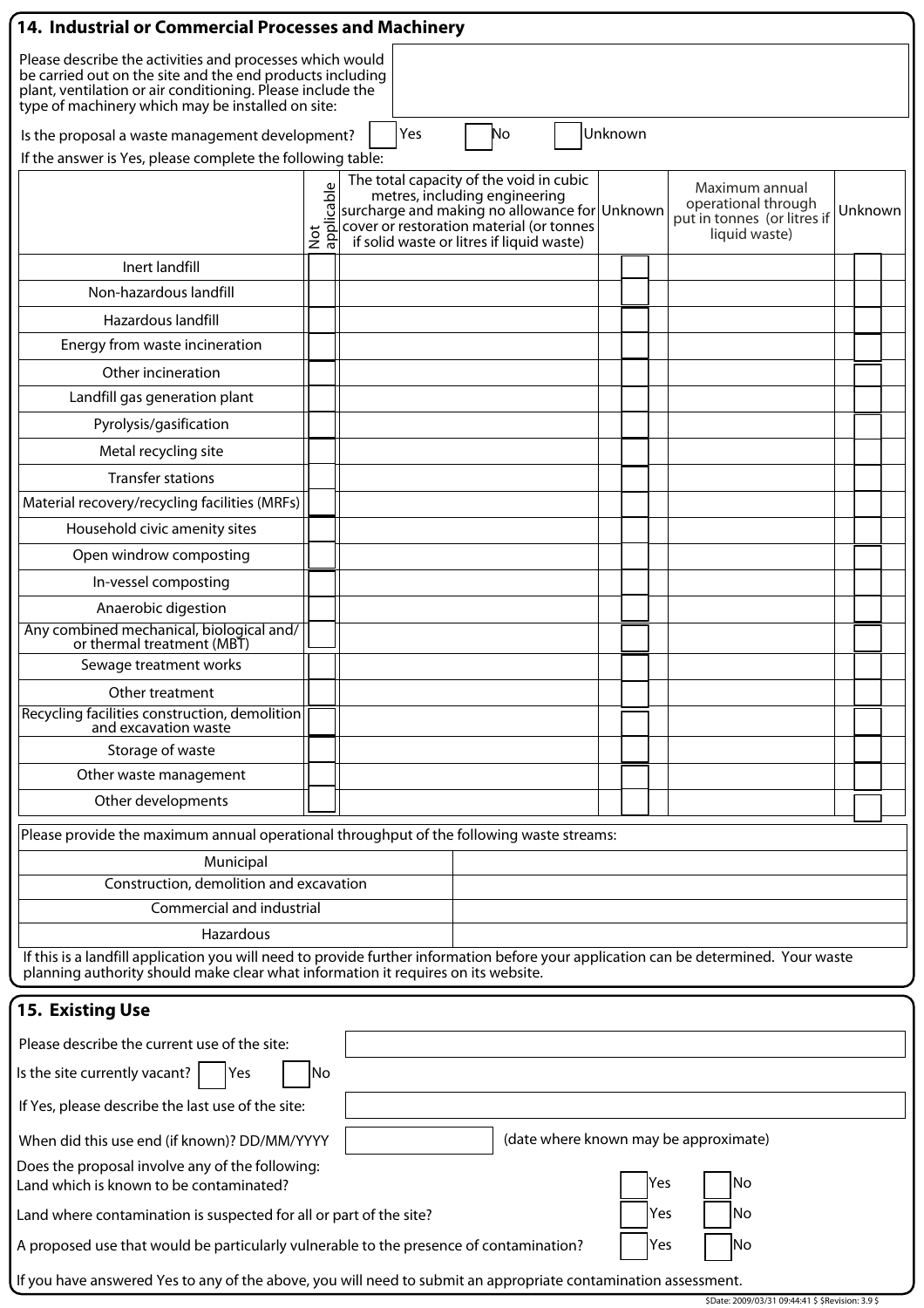## **16. Ownership Certificates**

## **One Certificate A, B, C, or D, must be completed, together with the Agricultural Holdings Certificate with this application form CERTIFICATE OF OWNERSHIP - CERTIFICATE A**

## **Town and Country Planning (General Development Procedure) Order 2015 Certificate under Article 14**

I certify/The applicant certifies that on the day 21 days before the date of this application nobody except myself/ the applicant was the owner (owner is a person with a freehold interest or leasehold interest with at least 7 years left to run) of any part of the land or building to which the application relates.

| Signed - Applicant: | Or signed - Agent: | Date (DD/MM/YYYY): |
|---------------------|--------------------|--------------------|
|                     |                    |                    |
|                     |                    |                    |

# **CERTIFICATE OF OWNERSHIP - CERTIFICATE B**

**Town and Country Planning (General Development Procedure) Order 2015 Certificate under Article 14** I certify/ The applicant certifies that I have/the applicant has given the requisite notice to everyone else (as listed below) who, on the day 21 days before the date of this application, was the owner (owner is a person with a freehold interest or leasehold interest with at least 7 years left to run) of any part of the land or building to which this application relates.

| Name of Owner       | Address            | Date Notice Served |
|---------------------|--------------------|--------------------|
|                     |                    |                    |
|                     |                    |                    |
|                     |                    |                    |
|                     |                    |                    |
|                     |                    |                    |
|                     |                    |                    |
|                     |                    |                    |
|                     |                    |                    |
|                     |                    |                    |
|                     |                    |                    |
| Signed - Applicant: | Or signed - Agent: | Date (DD/MM/YYYY): |
|                     |                    |                    |
|                     |                    |                    |

#### **CERTIFICATE OF OWNERSHIP - CERTIFICATE C**

#### **Town and Country Planning (General Development Procedure) Order 2015 Certificate under Article14**  I certify/ The applicant certifies that:

- Neither Certificate A or B can be issued for this application<br>• All reasonable steps have been taken to find out the names
- All reasonable steps have been taken to find out the names and addresses of the other owners (owner is a person with a freehold interest or leasehold interest with at least 7 years left to run) of the land or building, or of a part of it , but I have/ the applicant has been unable to do so.
- The steps taken were:

| Name of Owner                                                                                                                    | Address            |                                                                                                       | Date Notice Served |
|----------------------------------------------------------------------------------------------------------------------------------|--------------------|-------------------------------------------------------------------------------------------------------|--------------------|
|                                                                                                                                  |                    |                                                                                                       |                    |
|                                                                                                                                  |                    |                                                                                                       |                    |
|                                                                                                                                  |                    |                                                                                                       |                    |
|                                                                                                                                  |                    |                                                                                                       |                    |
|                                                                                                                                  |                    |                                                                                                       |                    |
|                                                                                                                                  |                    |                                                                                                       |                    |
|                                                                                                                                  |                    |                                                                                                       |                    |
|                                                                                                                                  |                    |                                                                                                       |                    |
|                                                                                                                                  |                    |                                                                                                       |                    |
|                                                                                                                                  |                    |                                                                                                       |                    |
| Notice of the application has been published in the following newspaper<br>(circulating in the area where the land is situated): |                    | On the following date (which must not be earlier<br>than 21 days before the date of the application): |                    |
|                                                                                                                                  |                    |                                                                                                       |                    |
| Signed - Applicant:                                                                                                              | Or signed - Agent: |                                                                                                       | Date (DD/MM/YYYY): |
|                                                                                                                                  |                    |                                                                                                       |                    |
|                                                                                                                                  |                    |                                                                                                       |                    |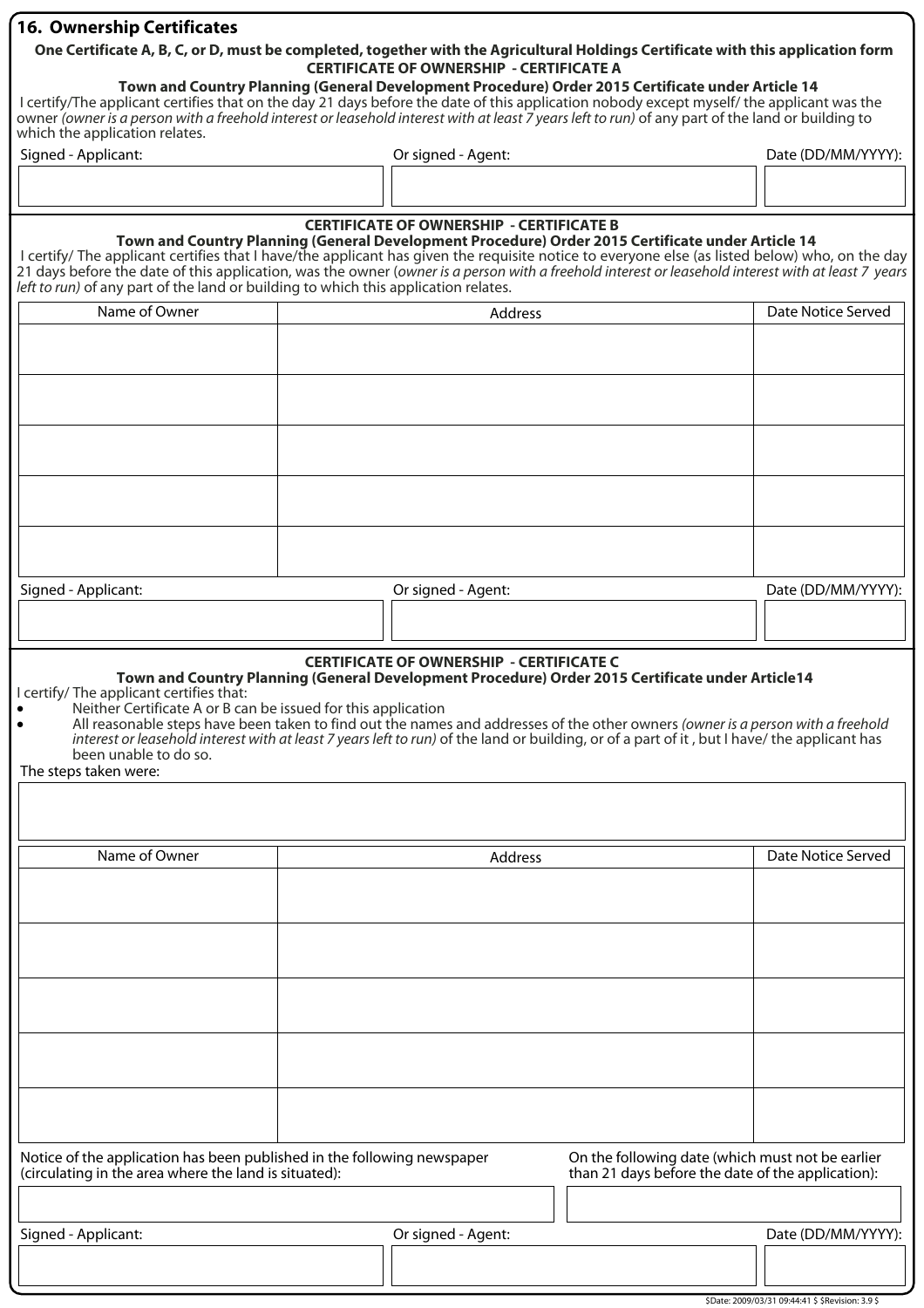|                                                                                                                                                                                                                                                                                       | <b>16. Ownership Certificates (continued)</b> |                                                                 |                                                                                                   |                    |  |  |  |  |  |
|---------------------------------------------------------------------------------------------------------------------------------------------------------------------------------------------------------------------------------------------------------------------------------------|-----------------------------------------------|-----------------------------------------------------------------|---------------------------------------------------------------------------------------------------|--------------------|--|--|--|--|--|
| <b>CERTIFICATE OF OWNERSHIP - CERTIFICATE D</b><br>Town and Country Planning (General Development Procedure) Order 2015 Certificate under Article14                                                                                                                                   |                                               |                                                                 |                                                                                                   |                    |  |  |  |  |  |
| I certify/ The applicant certifies that:                                                                                                                                                                                                                                              |                                               |                                                                 |                                                                                                   |                    |  |  |  |  |  |
| Certificate A cannot be issued for this application                                                                                                                                                                                                                                   |                                               |                                                                 |                                                                                                   |                    |  |  |  |  |  |
| All reasonable steps have been taken to find out the names and addresses of everyone else who, on the day 21 days before the                                                                                                                                                          |                                               |                                                                 |                                                                                                   |                    |  |  |  |  |  |
| date of this application, was the owner (owner is a person with a freehold interest or leasehold interest with at least 7 years left to run)                                                                                                                                          |                                               |                                                                 |                                                                                                   |                    |  |  |  |  |  |
| of any part of the land to which this application relates, but I have/ the applicant has been unable to do so.<br>The steps taken were:                                                                                                                                               |                                               |                                                                 |                                                                                                   |                    |  |  |  |  |  |
|                                                                                                                                                                                                                                                                                       |                                               |                                                                 |                                                                                                   |                    |  |  |  |  |  |
|                                                                                                                                                                                                                                                                                       |                                               |                                                                 |                                                                                                   |                    |  |  |  |  |  |
|                                                                                                                                                                                                                                                                                       |                                               |                                                                 |                                                                                                   |                    |  |  |  |  |  |
|                                                                                                                                                                                                                                                                                       |                                               |                                                                 |                                                                                                   |                    |  |  |  |  |  |
| Notice of the application has been published in the following newspaper                                                                                                                                                                                                               |                                               |                                                                 | On the following date (which must not be earlier                                                  |                    |  |  |  |  |  |
| (circulating in the area where the land is situated):                                                                                                                                                                                                                                 |                                               |                                                                 | than 21 days before the date of the application):                                                 |                    |  |  |  |  |  |
|                                                                                                                                                                                                                                                                                       |                                               |                                                                 |                                                                                                   |                    |  |  |  |  |  |
|                                                                                                                                                                                                                                                                                       |                                               |                                                                 |                                                                                                   |                    |  |  |  |  |  |
| Signed - Applicant:                                                                                                                                                                                                                                                                   |                                               | Or signed - Agent:                                              |                                                                                                   | Date (DD/MM/YYYY): |  |  |  |  |  |
|                                                                                                                                                                                                                                                                                       |                                               |                                                                 |                                                                                                   |                    |  |  |  |  |  |
|                                                                                                                                                                                                                                                                                       |                                               |                                                                 |                                                                                                   |                    |  |  |  |  |  |
|                                                                                                                                                                                                                                                                                       |                                               |                                                                 |                                                                                                   |                    |  |  |  |  |  |
| 17. Agricultural Holdings                                                                                                                                                                                                                                                             |                                               |                                                                 |                                                                                                   |                    |  |  |  |  |  |
|                                                                                                                                                                                                                                                                                       |                                               | <b>AGRICULTURAL HOLDINGS CERTIFICATE</b>                        |                                                                                                   |                    |  |  |  |  |  |
|                                                                                                                                                                                                                                                                                       |                                               |                                                                 | Town and Country Planning (General Development Procedure) Order 2015 Certificate under Article 14 |                    |  |  |  |  |  |
|                                                                                                                                                                                                                                                                                       |                                               | Agricultural Land Declaration - You Must Complete Either A or B |                                                                                                   |                    |  |  |  |  |  |
|                                                                                                                                                                                                                                                                                       |                                               |                                                                 |                                                                                                   |                    |  |  |  |  |  |
| (A) None of the land to which the application relates is, or is part of, an agricultural holding.                                                                                                                                                                                     |                                               |                                                                 |                                                                                                   |                    |  |  |  |  |  |
| Signed - Applicant:                                                                                                                                                                                                                                                                   |                                               | Or signed - Agent:                                              |                                                                                                   | Date (DD/MM/YYYY): |  |  |  |  |  |
|                                                                                                                                                                                                                                                                                       |                                               |                                                                 |                                                                                                   |                    |  |  |  |  |  |
|                                                                                                                                                                                                                                                                                       |                                               |                                                                 |                                                                                                   |                    |  |  |  |  |  |
| (B) I have/The applicant has given the requisite notice to every person other than myself/the applicant who, on the day 21 days                                                                                                                                                       |                                               |                                                                 |                                                                                                   |                    |  |  |  |  |  |
| before the date of this application, was a tenant of an agricultural holding on all or part of the land to which this application relates,                                                                                                                                            |                                               |                                                                 |                                                                                                   |                    |  |  |  |  |  |
| as listed below:                                                                                                                                                                                                                                                                      |                                               |                                                                 |                                                                                                   |                    |  |  |  |  |  |
| Name of Tenant                                                                                                                                                                                                                                                                        |                                               | Address                                                         |                                                                                                   | Date Notice Served |  |  |  |  |  |
|                                                                                                                                                                                                                                                                                       |                                               |                                                                 |                                                                                                   |                    |  |  |  |  |  |
|                                                                                                                                                                                                                                                                                       |                                               |                                                                 |                                                                                                   |                    |  |  |  |  |  |
|                                                                                                                                                                                                                                                                                       |                                               |                                                                 |                                                                                                   |                    |  |  |  |  |  |
|                                                                                                                                                                                                                                                                                       |                                               |                                                                 |                                                                                                   |                    |  |  |  |  |  |
|                                                                                                                                                                                                                                                                                       |                                               |                                                                 |                                                                                                   |                    |  |  |  |  |  |
|                                                                                                                                                                                                                                                                                       |                                               |                                                                 |                                                                                                   |                    |  |  |  |  |  |
|                                                                                                                                                                                                                                                                                       |                                               |                                                                 |                                                                                                   |                    |  |  |  |  |  |
|                                                                                                                                                                                                                                                                                       |                                               |                                                                 |                                                                                                   |                    |  |  |  |  |  |
|                                                                                                                                                                                                                                                                                       |                                               |                                                                 |                                                                                                   |                    |  |  |  |  |  |
|                                                                                                                                                                                                                                                                                       |                                               |                                                                 |                                                                                                   |                    |  |  |  |  |  |
|                                                                                                                                                                                                                                                                                       |                                               |                                                                 |                                                                                                   |                    |  |  |  |  |  |
|                                                                                                                                                                                                                                                                                       |                                               |                                                                 |                                                                                                   |                    |  |  |  |  |  |
|                                                                                                                                                                                                                                                                                       |                                               |                                                                 |                                                                                                   |                    |  |  |  |  |  |
| Signed - Applicant:                                                                                                                                                                                                                                                                   |                                               | Or signed - Agent:                                              |                                                                                                   | Date (DD/MM/YYYY): |  |  |  |  |  |
|                                                                                                                                                                                                                                                                                       |                                               |                                                                 |                                                                                                   |                    |  |  |  |  |  |
|                                                                                                                                                                                                                                                                                       |                                               |                                                                 |                                                                                                   |                    |  |  |  |  |  |
|                                                                                                                                                                                                                                                                                       |                                               |                                                                 |                                                                                                   |                    |  |  |  |  |  |
| 18. Planning Application Requirements - Checklist                                                                                                                                                                                                                                     |                                               |                                                                 |                                                                                                   |                    |  |  |  |  |  |
| Please read the following checklist to make sure you have sent all the information in support of your proposal. Failure to submit all<br>information required will result in your application being deemed invalid. It will not be considered valid until all information required by |                                               |                                                                 |                                                                                                   |                    |  |  |  |  |  |
| the Local Planning Authority has been submitted.                                                                                                                                                                                                                                      |                                               |                                                                 |                                                                                                   |                    |  |  |  |  |  |

| The original and 3 copies of a completed and dated<br>application form:                                       | The correct fee:                                                                                            |
|---------------------------------------------------------------------------------------------------------------|-------------------------------------------------------------------------------------------------------------|
| The original and 3 copies of the plan which identifies                                                        | The original and 3 copies of a design and access statement:                                                 |
| the land to which the application relates drawn to an<br>identified scale and showing the direction of North: | The original and 3 copies of the completed, dated<br>Ownership Certificate (A, B, C, or D - as applicable): |

The original and 3 copies of other plans and drawings or information necessary to describe the subject of the application:

### The original and 3 copies of the completed, dated Article 7 Certificate (Agricultural Holdings):